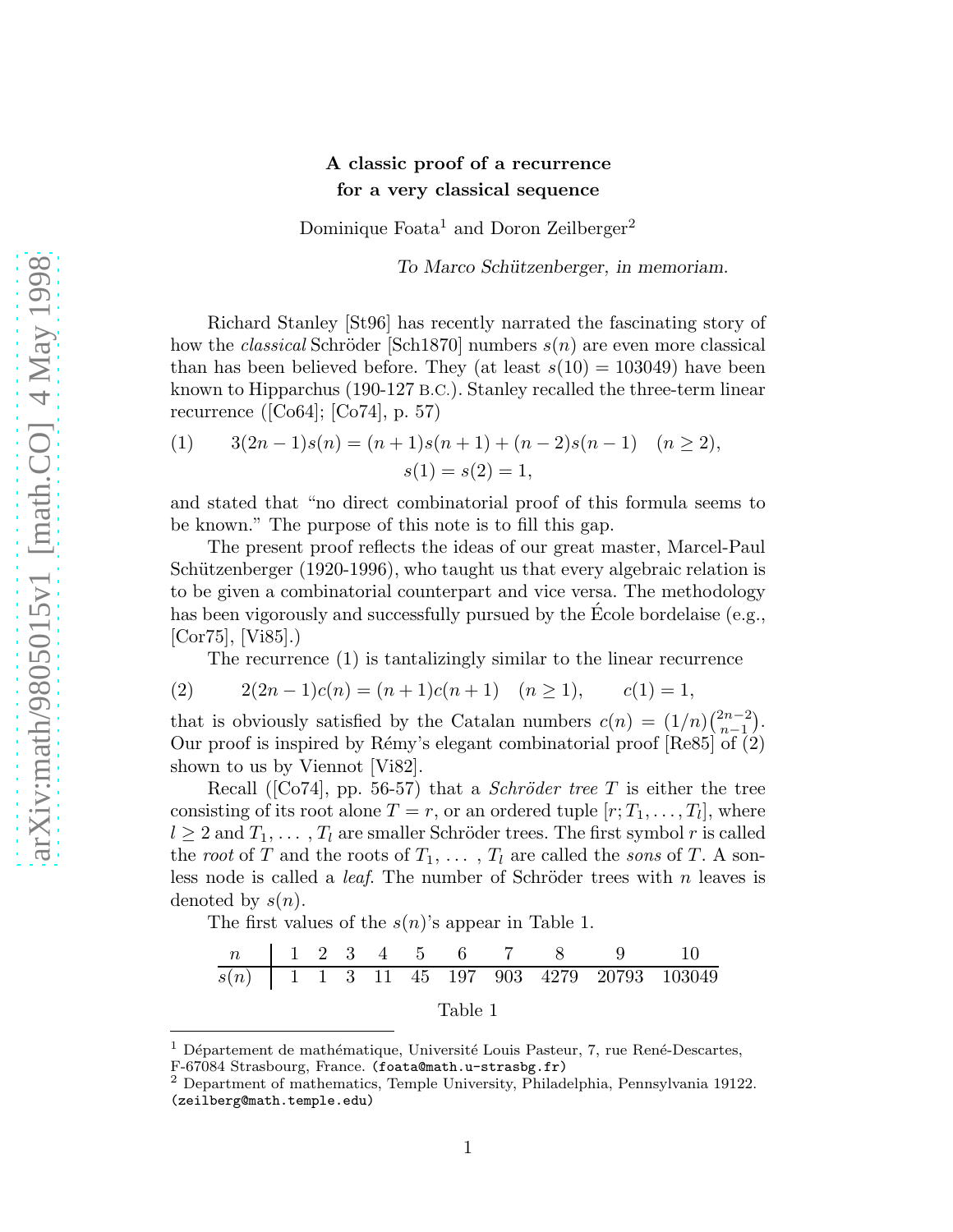Our proof will be based on another combinatorial model for the Schröder numbers, the *well-weighted binary plane trees*. Recall that a plane tree is said to be binary, if each node has either no sons or exactly two sons. As is well-known (see, e.g.,  $[Co74]$ , pp. 52-53), the number of such trees with exactly n leaves is the *Catalan number*  $c(n)$ . A node is said to be interior, if it is not a leaf. The binary trees we will be using are *weighted*. This means that each *interior* node is given a weight equal to 1 or equal to 2. A node is said to be well-weighted, if, whenever it has weight 2, its right son is not a leaf.

A binary plane tree is well-weighted if it is weighted and if all its interior nodes are well-weighted. In short, we will speak of a *well-weighted* tree. As shown in Table 2, there are  $c(4) = 5$  binary plane trees with four leaves, and  $s(4) = 11$  well-weighted trees with four leaves. The nodes that can get *either* weight 1 or weight 2 are indicated by the symbol " $\bigcirc$ ."



## Table 2

A well-weighted tree can be also defined recursively as follows. It is either a single unweighted node (serving both as root and leaf), or a triple  $[r; T_1, T_2]$ , where r is either 1 or 2, and where  $T_1$  and  $T_2$  are smaller well-weighted trees, with the provision that if  $T_2$  is a mere leaf, then r must be 1.

Define a mapping from the set of Schröder trees to the set of wellweighted trees as follows: if  $T = r$ , then  $\Phi(T) := r$ ; if the root of T has exactly two sons, i.e.,  $T = [r; T_1, T_2]$ , then  $\Phi(T) := [1; \Phi(T_1), \Phi(T_2)]$ ; if the root of T has more than two sons, i.e.,  $T = [r; T_1, \ldots, T_l]$  with  $l > 2$ , then  $\Phi(T) := [2; \Phi(T_1), \Phi([r; T_2, \ldots, T_l])]$ . It is clear that  $\Phi$  is a bijection that preserves the number of leaves.

Being binary, every well-weighted tree with  $n$  leaves, possesses exactly  $(n-1)$  interior nodes and hence  $(2n-1)$  nodes altogether. A well-weighted tree with n leaves is said to be *pointed*, if exactly one of its  $(2n-1)$  nodes is pointed; it is *leaf-pointed* if exactly one of its n leaves is pointed; it is *interior-pointed* if exactly one of its  $(n - 1)$  interior nodes is pointed. Let  $PT(n)$ , (resp.  $LT(n)$ , resp.  $IT(n)$ ) be the set of pointed (resp. leaf-pointed, resp. interior-pointed) well-weighted trees with  $n$  leaves.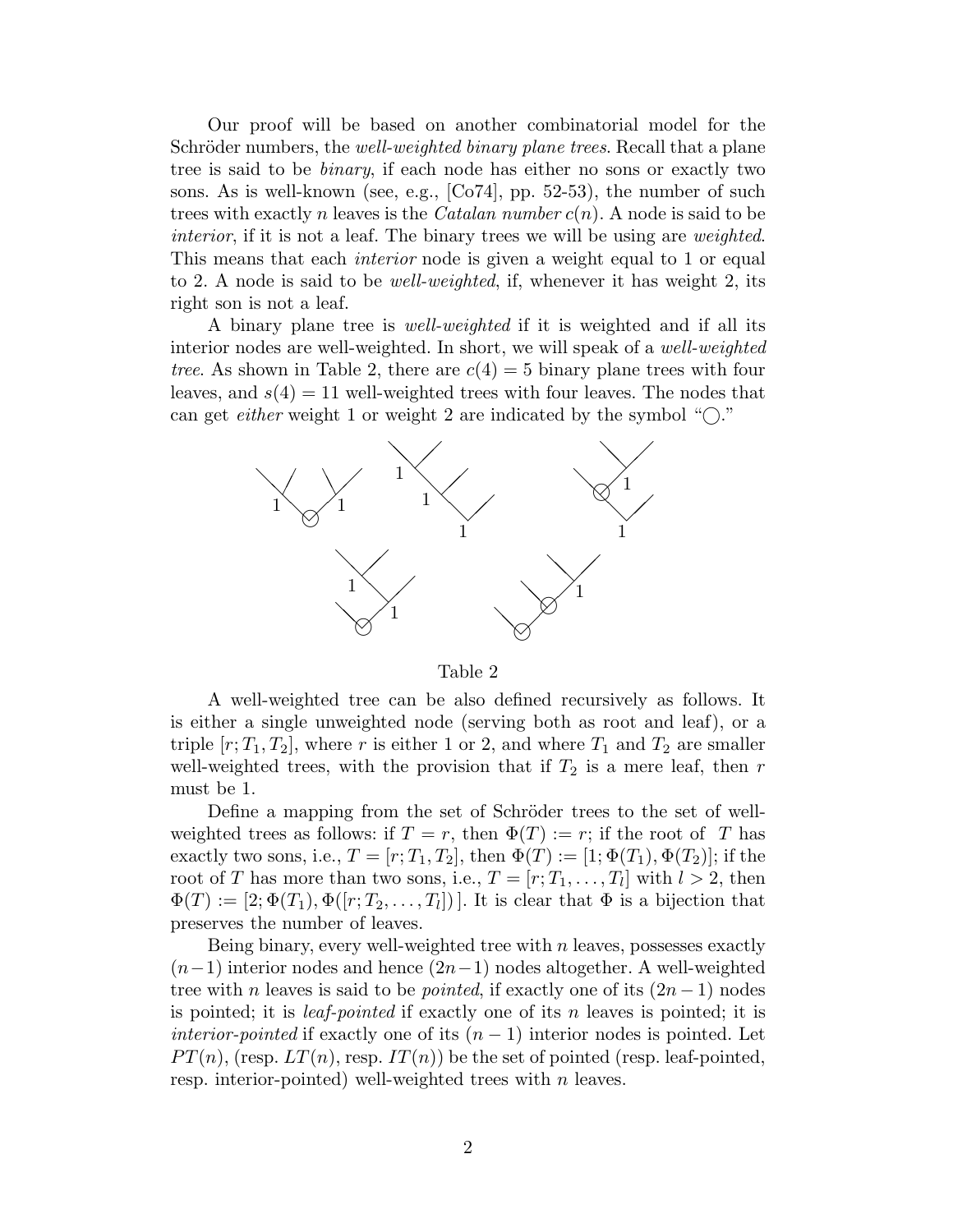As  $(2n-1)s(n) = #PT(n), (n+1)s(n+1) = #LT(n+1)$  and  $(n-2)s(n-1) = #IT(n-1)$ , formula (1) will be proved combinatorially (or bijectively, as some people say to-day), if we can construct a bijection  $\sigma$ of  $\{1,2,3\} \times PT(n)$  onto the disjoint union  $LT(n+1) \cup IT(n-1)$ .

The construction of such a bijection will consist of adding a new leaf to each pointed well-weighted tree of  $PT(n)$ , in three different ways denoted by  $L_1, L_2, R_1$ . We shall get all of  $LT(n+1)$  plus a set  $B(n+1)$  of leaf-pointed weighted trees, but not well-weighted, which is in one-to-one correspondence with  $IT(n-1)$ .

To construct the bijection  $\sigma$  we proceed as follows. Start with t in  $PT(n)$  and let s be the subtree of t whose root is the pointed node of t. For  $j = 1, 2$  define  $\sigma'(L_j, t)$  to be the leaf-pointed weighted tree with  $(n + 1)$  leaves obtained from t, by performing the following replacement:



Notice that the new interior node receives weight  $j$  and the point gets moved from the root of s to the new leaf.

In the same manner  $\sigma'(R_1, t)$  is defined by performing the replacement:



Clearly,  $\sigma'$  is an *injection* of  $\{L_1, L_2, R_1\} \times PT(n)$  into the set of leaf-pointed weighted trees with  $(n+1)$  leaves. Furthermore,  $\sigma'(L_1, t)$  and  $\sigma'(R_1,t)$  are always well-weighted and  $\sigma'(L_2,t)$  is well-weighted when the subtree s is not a leaf. Define  $\sigma = \sigma'$  in all those cases.

When s is a leaf, the subtree of t whose root is the father of the pointed node is one of the following forms



where the subtree  $t'$  may be any tree, while the subtree  $t''$  must not be a leaf. When applying  $\sigma'$  to  $(L_2, t)$ , we will get